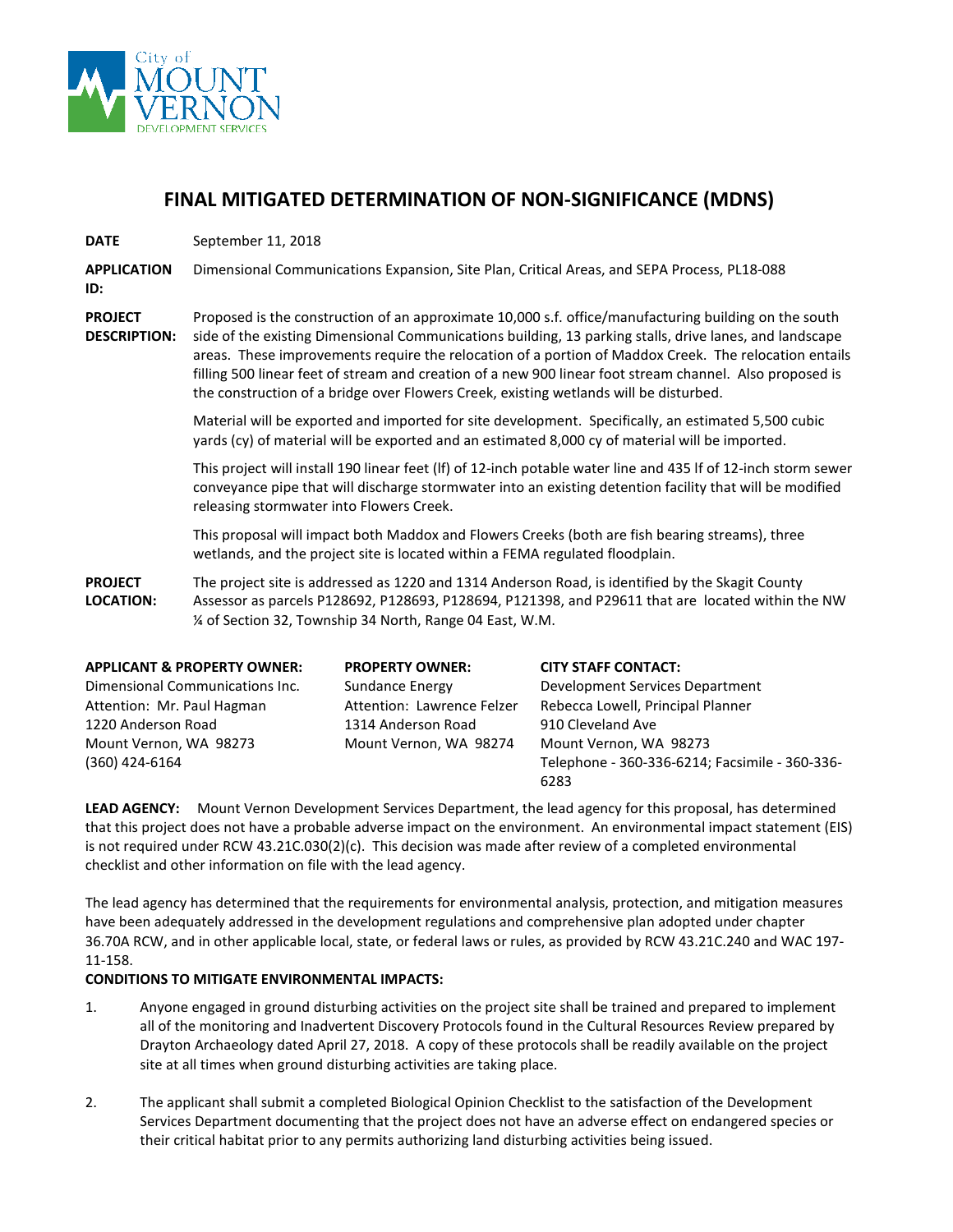- 3. The proposed work within the identified streams, wetlands, and their associated buffers shall comply with all of the following conditions:
	- a. The City's consultant biologist shall monitor this work and shall submit reports documenting the progress and completion of these activities to the City.
	- b. The biologist monitoring this work is responsible for ensuring construction activities do not result in adverse impacts to critical areas and their associated buffers. As such, if while monitoring construction activities the biologist deems it necessary to have the applicant install or implement additional mitigation measures to protect the functions and values of the stream the applicant shall be responsible for completing these requests in a timely manner.
	- c. The applicant shall be responsible for all costs associated with this work.
- 4. Prior to an occupancy permit being issued for the proposed office/manufacturing building the applicant shall submit overall project goals, and associated project targets, project standards/success criteria, performance standards, measurement methods, and contingency measures for the new stream channel, wetlands, and all associated buffer areas. The overall project goals, targets and standards shall be based on project attributes that directly, or indirectly, measure Hydrologic, Biogeochemical, Plant Community and Faunal Habitat/Support functions according to current best available science.
- 5. The applicant shall be responsible for maintaining, monitoring, and using adaptive management techniques to ensure that the new stream channel, wetlands, and their associated buffers comply with the overall project goals, project targets and project standards that will be established for these areas.
- 6. Monitoring to document compliance with the project goals, targets and standards shall be completed at baseline (time zero) and in years 1, 2, 3, 5, 7, and 10 for the new stream channel and its associated buffers; and at baseline and in years 1, 2, 3, 5 and 7 for the wetlands and their associated buffers. In addition, monitoring using the City's hydrogeomorphic approach to the assessment of functions of waters/wetlands shall be completed at baseline and at the end of years 5 and 10 for the new stream channel and its associated buffers; and at baseline and the end of years 5 and 7 for the wetlands and their associated buffers. All monitoring reports shall be completed by qualified biologists and shall be submitted to the City.
- 7. Prior to an occupancy permit being issued for the proposed office/manufacturing building a monitoring and maintenance agreement shall be executed by the applicant and a financial security to guarantee completion of said maintenance and monitoring shall be submitted to the City. The agreement and security shall comply with the following:
	- a. The maintenance and monitoring agreement shall incorporate the project goals, targets, standards and success criteria, performance standards measurement methods, and contingency measures.
	- b. The new stream channel shall be maintained and monitored for not less than ten (10) years in the years stipulated in paragraph 3 above.
	- c. The wetland buffer areas shall be maintained and monitored for not less than seven (7) years.

**ENVIRONMENTAL DETERMINATION APPEAL PROCESS:** Appeals of the environmental determination must be filed in writing on or before 5:00 PM on **September 24, 2018** (10 days from the date of publication). Appeals must be filed in writing together with the required \$100.00 application fee to: Hearing Examiner, City of Mount Vernon, 910 Cleveland Ave, Mount Vernon, WA 98273. Appeals to the Examiner are governed by City of Mount Vernon Municipal Code Section 15.06.215.

Additional information regarding the appeal process may be obtained from the staff 'Contact Person' listed above.

City staff has created a page on the City's website where the site plans, technical reports, and other pertinent information can be viewed. This webpage can be viewed as follows: navigate to: [www.mountvernonwa.gov;](http://www.mountvernonwa.gov/) once here click on 'Departments' then 'Development Services' then then 'News & Notices' then scroll down the page to find the project name/number.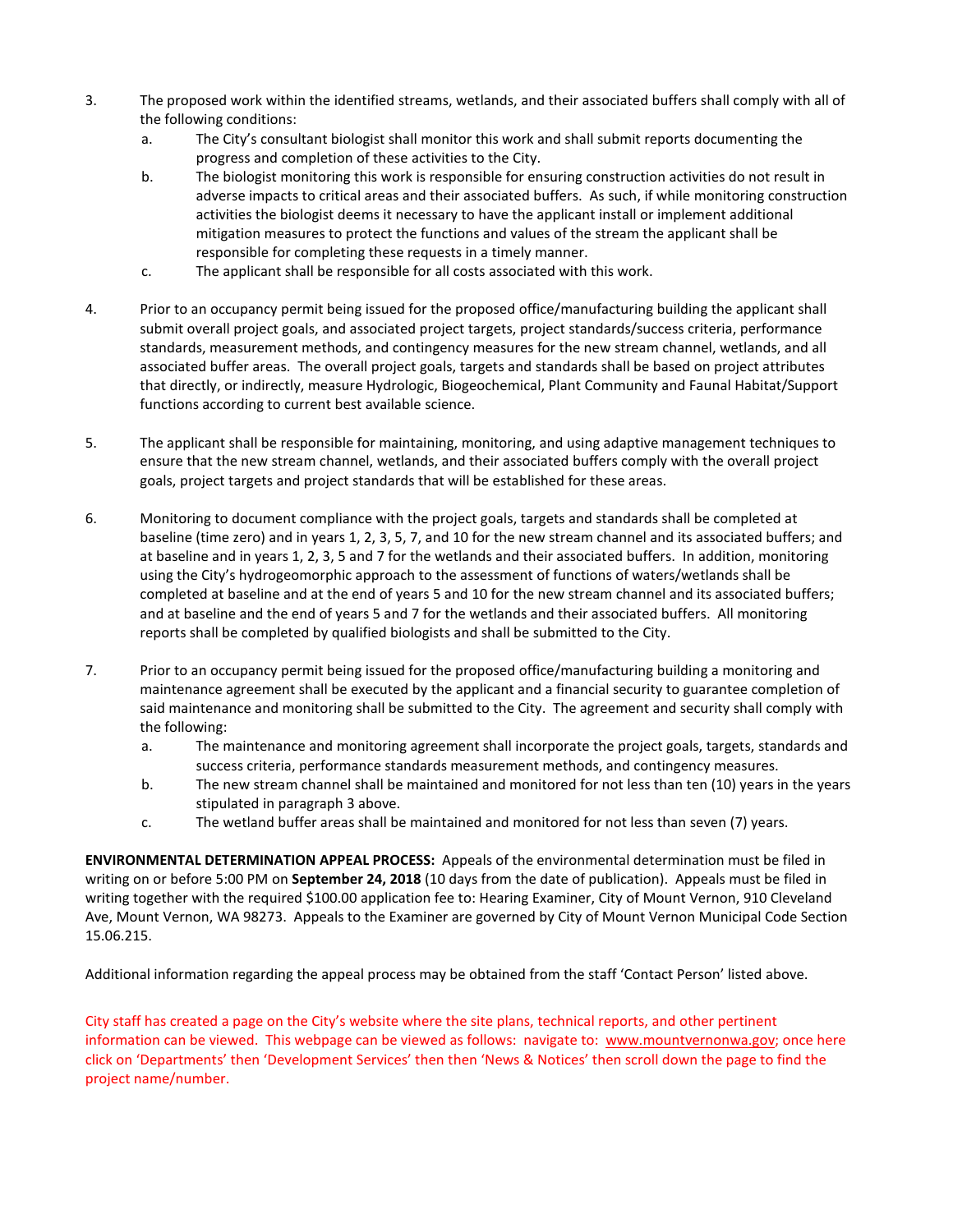**RESPONSIBLE** 

**PERSON** Rebecca Lowell, Principal Planner

Pavell

**SIGNATURE DATE**

September 11, 2018

**ISSUED:** September 11, 2018

**PUBLISHED:** September 14, 2018

**SENT TO:** SEPA REGISTER, DOE, COE, COMMERCE, CNG, WDFW, DNR, DIKE AND DRAINAGE DISTRICTS (as applicable), DOT, FRONTIER, FRONTIER NW, DAHP, NW CLEAN AIR AGENCY, PORT OF SKAGIT COUNTY, PSE, SAMISH TRIBE, SCOG, SKAGIT COUNTY PDS, PUD #1, SKAGIT RIVER SYSTEM COOPERATIVE, SKAGIT RIVER SYSTEMS, SVC, SKAT, SWINOMISH TRIBE, AND UPPER SKAGIT TRIBE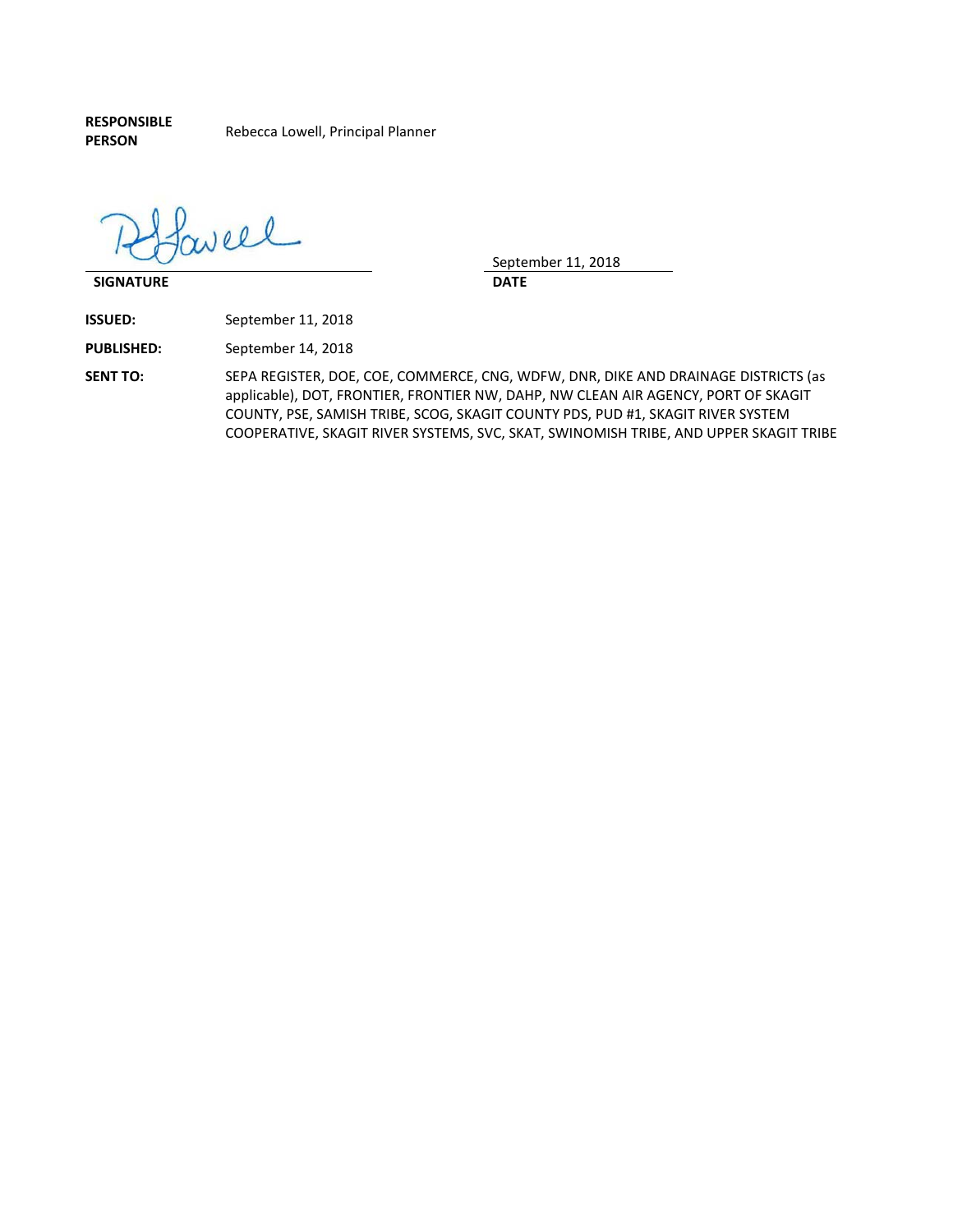

# **SEPA ENVIRONMENTAL REVIEW STAFF REPORT**

### **A. BACKGROUND**

#### **APPLICANT & APPLICATION NAME/NUMBER:** Dimensional Communications Expansion, Site Plan, Critical Areas, and SEPA Process, PL18-088

|                   | PROPERTY OWNER/APPLICANT:                                     | <b>CITY STAFF CONTACT:</b>                                 |
|-------------------|---------------------------------------------------------------|------------------------------------------------------------|
| <b>NAME:</b>      | Dimensional Communications Inc.<br>Attention: Mr. Paul Hagman | Development Services Department<br>Contact: Rebecca Lowell |
| <b>ADDRESS:</b>   | 1220 Anderson Road<br>Mount Vernon, WA 98273                  | 910 Cleveland Ave<br>Mount Vernon, WA 98273                |
| <b>TELEPHONE:</b> | (360) 424-6164                                                | (360) 336-6214                                             |

**PROJECT DESCRIPTION:** Proposed is the construction of an approximate 10,000 s.f. office/manufacturing building on the south side of the existing Dimensional Communications building, 13 parking stalls, drive lanes, and landscape areas. These improvements require the relocation of a portion of Maddox Creek. The relocation entails filling 500 linear feet of stream and creation of a new 900 linear foot stream channel. Also proposed is the construction of a bridge over Flowers Creek, existing wetlands will be disturbed.

Material will be exported and imported for site development. Specifically, an estimated 5,500 cubic yards (cy) of material will be exported and an estimated 8,000 cy of material will be imported.

This project will install 190 linear feet (lf) of 12-inch potable water line and 435 lf of 12-inch storm sewer conveyance pipe that will discharge stormwater into an existing detention facility that will be modified releasing stormwater into Flowers Creek.

This proposal will impact both Maddox and Flowers Creeks (both are fish bearing streams), three wetlands, and the project site is located within a FEMA regulated floodplain. **See the accompanying MDNS for the full project description.** 

**PROJECT LOCATION:** The project site is addressed as 1220 and 1314 Anderson Road, is identified by the Skagit County Assessor as parcels P128692, P128693, P128694, P121398, and P29611 that are located within the NW ¼ of Section 32, Township 34 North, Range 04 East, W.M. The exhibit map below illustrates the project site.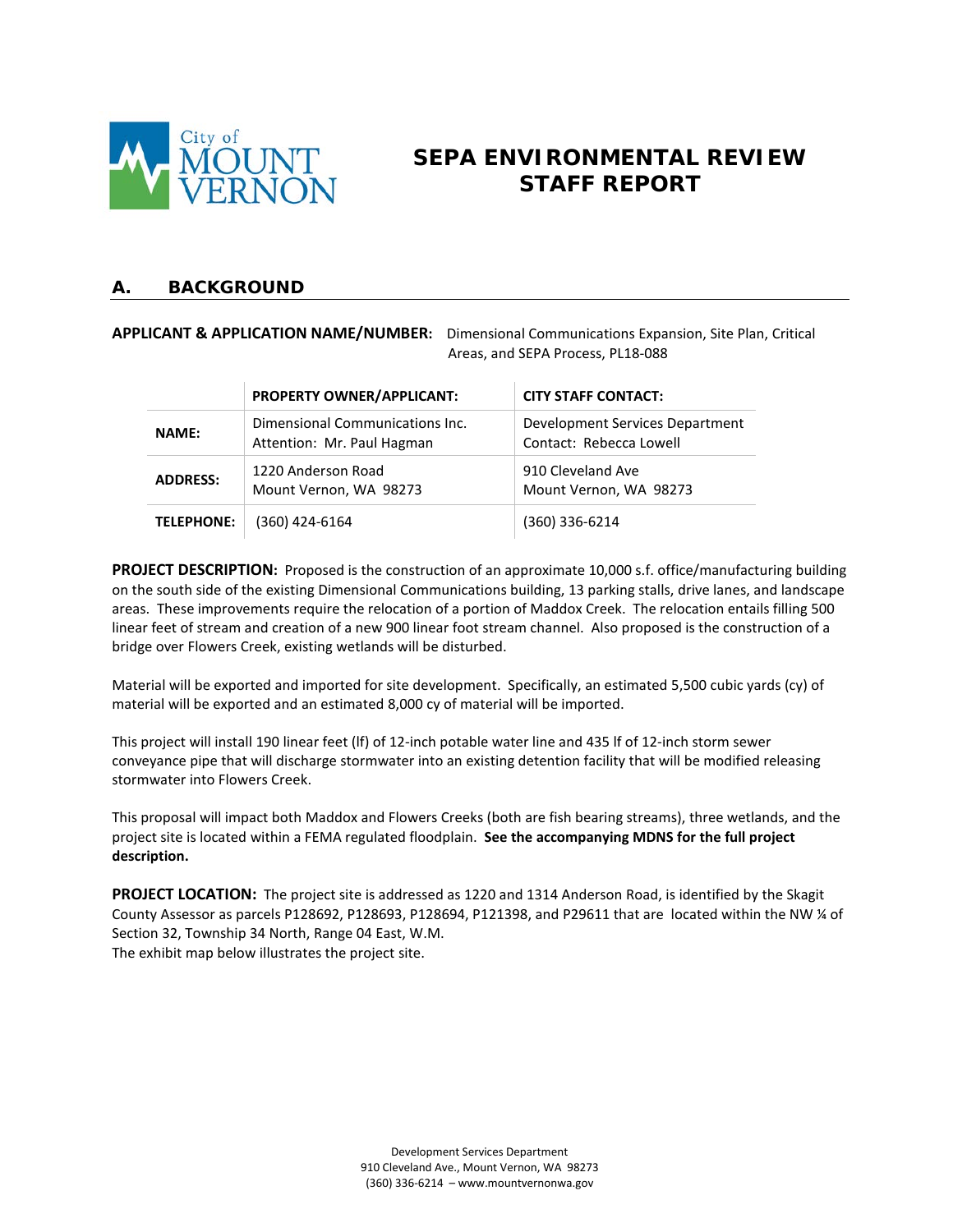

### **B. RECOMMENDATION**

Based on analysis of probable impacts from the proposal, the Responsible Official has made the following Environmental Determination:

| <b>DETERMINATION OF</b><br><b>NON-SIGNIFICANCE</b> |          | <b>DETERMINATION OF</b><br>NON - SIGNIFICANCE - MITIGATED.                       |
|----------------------------------------------------|----------|----------------------------------------------------------------------------------|
| Issue DNS with a 10 day Appeal<br>Period.          | $\times$ | Issue DNS-M with a 10 day Appeal Period.                                         |
|                                                    |          | Issue DNS-M with 14 day Comment<br>Period followed by a 10 day Appeal<br>Period. |

### **C. MITIGATION MEASURES**

The lead agency has determined that the requirements for environmental analysis, protection, and mitigation measures have been adequately addressed in the development regulations and comprehensive plan adopted under chapter 36.70A RCW, and in other applicable local, state, or federal laws or rules, as provided by RCW 43.21C.240 and WAC 197-11-158.

The following conditions have been identified that will be used to mitigate the impacts of the proposal<sup>[1](#page-4-0)</sup>:

1. Anyone engaged in ground disturbing activities on the project site shall be trained and prepared to implement all of the monitoring and Inadvertent Discovery Protocols found in the Cultural Resources Review prepared by Drayton Archaeology dated April 27, 2018. A copy of these protocols shall be readily available on the project site at all times when ground disturbing activities are taking place.

<span id="page-4-0"></span><sup>&</sup>lt;sup>1</sup> These SEPA mitigation measures (conditions) are in addition to conditions and/or mitigation measures that will be applied through the City's existing development regulations.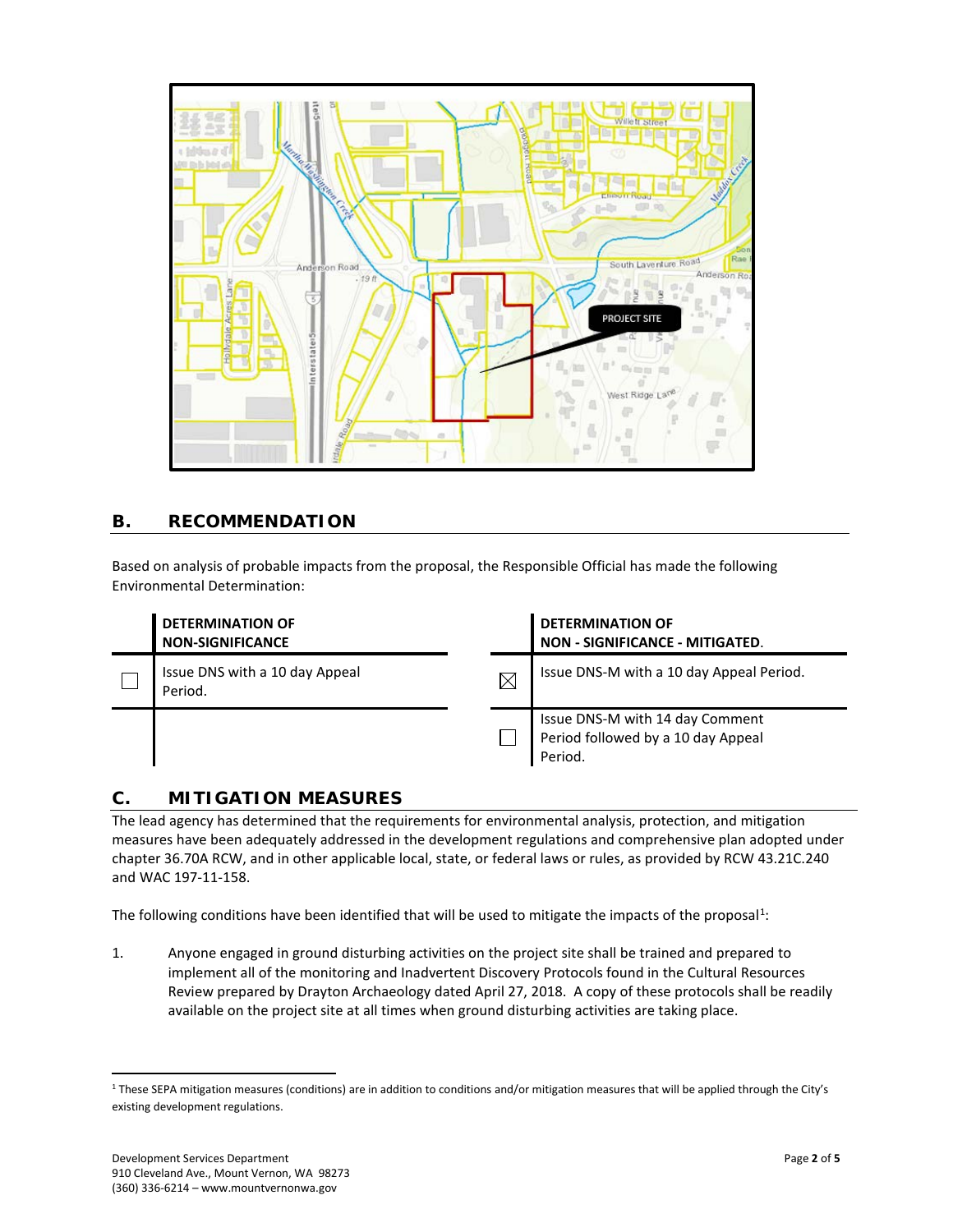- 2. The applicant shall submit a completed Biological Opinion Checklist to the satisfaction of the Development Services Department documenting that the project does not have an adverse effect on endangered species or their critical habitat prior to any permits authorizing land disturbing activities being issued.
- 3. The proposed work within the identified streams, wetlands, and their associated buffers shall comply with all of the following conditions:
	- a. The City's consultant biologist shall monitor this work and shall submit reports documenting the progress and completion of these activities to the City.
	- b. The biologist monitoring this work is responsible for ensuring construction activities do not result in adverse impacts to critical areas and their associated buffers. As such, if while monitoring construction activities the biologist deems it necessary to have the applicant install or implement additional mitigation measures to protect the functions and values of the stream the applicant shall be responsible for completing these requests in a timely manner.
	- c. The applicant shall be responsible for all costs associated with this work.
- 4. Prior to an occupancy permit being issued for the proposed office/manufacturing building the applicant shall submit overall project goals, and associated project targets, project standards/success criteria, performance standards, measurement methods, and contingency measures for the new stream channel, wetlands, and all associated buffer areas. The overall project goals, targets and standards shall be based on project attributes that directly, or indirectly, measure Hydrologic, Biogeochemical, Plant Community and Faunal Habitat/Support functions according to current best available science.
- 5. The applicant shall be responsible for maintaining, monitoring, and using adaptive management techniques to ensure that the new stream channel, wetlands, and their associated buffers comply with the overall project goals, project targets and project standards that will be established for these areas.
- 6. Monitoring to document compliance with the project goals, targets and standards shall be completed at baseline (time zero) and in years 1, 2, 3, 5, 7, and 10 for the new stream channel and its associated buffers; and at baseline and in years 1, 2, 3, 5 and 7 for the wetlands and their associated buffers. In addition, monitoring using the City's hydrogeomorphic approach to the assessment of functions of waters/wetlands shall be completed at baseline and at the end of years 5 and 10 for the new stream channel and its associated buffers; and at baseline and the end of years 5 and 7 for the wetlands and their associated buffers. All monitoring reports shall be completed by qualified biologists and shall be submitted to the City.
- 7. Prior to an occupancy permit being issued for the proposed office/manufacturing building a monitoring and maintenance agreement shall be executed by the applicant and a financial security to guarantee completion of said maintenance and monitoring shall be submitted to the City. The agreement and security shall comply with the following:
	- a. The maintenance and monitoring agreement shall incorporate the project goals, targets, standards and success criteria, performance standards measurement methods, and contingency measures.
	- b. The new stream channel shall be maintained and monitored for not less than ten (10) years in the years stipulated in paragraph 3 above.
	- c. The wetland buffer areas shall be maintained and monitored for not less than seven (7) years.

### **ADVISORY NOTES TO APPLICANT**

The following notes are supplemental information provided in conjunction with the environmental determination. Because these notes are provided as information only, they are not subject to the appeal process for environmental determinations.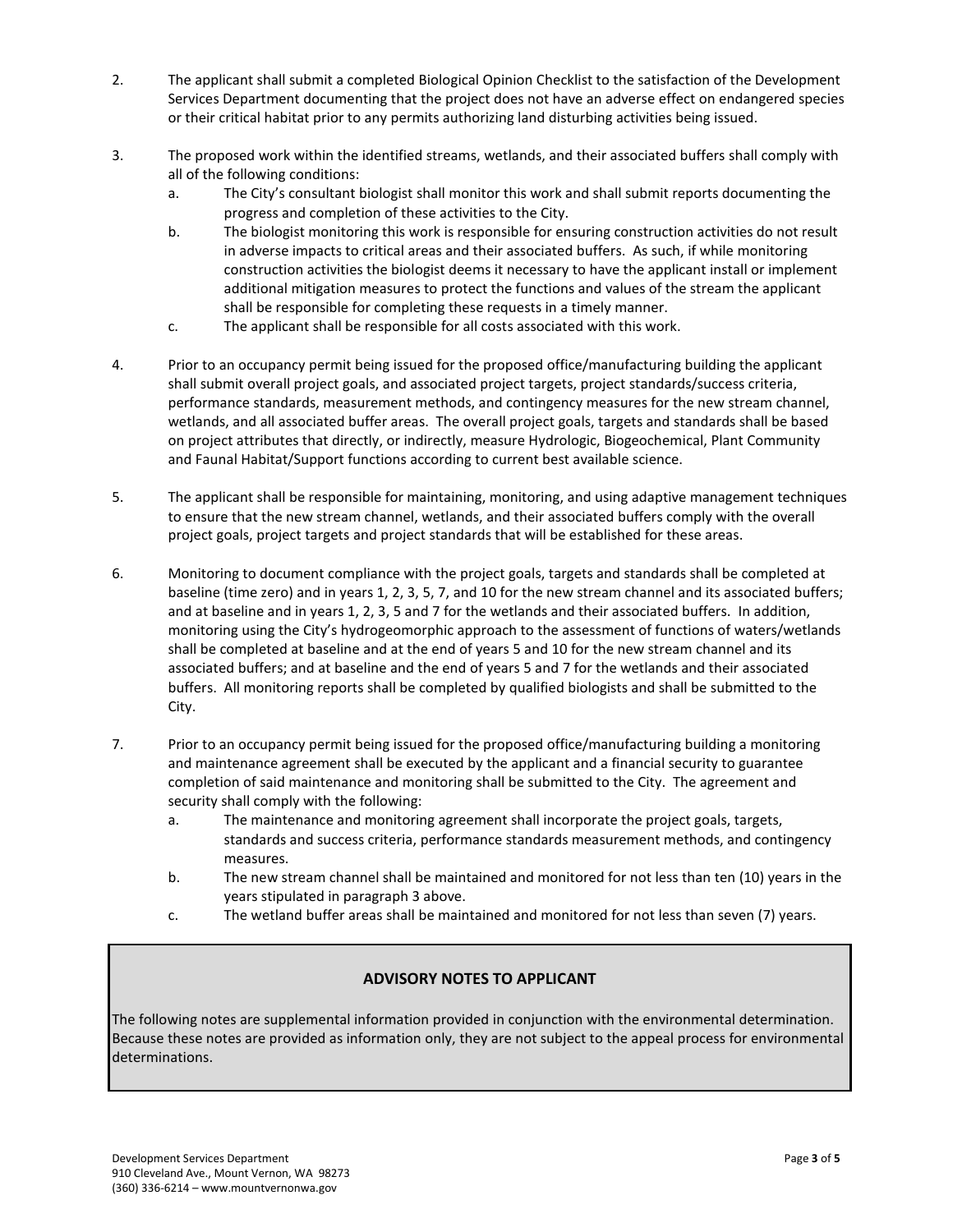### **D. ENVIRONMENTAL IMPACTS AND MITIGATION**

In compliance with RCW 43.21C. 240, project environmental review addresses only those project impacts that are not adequately addressed under existing development standards and environmental regulations.

#### **1. EARTH**

Impacts: Grading activities: an estimated 5,500 cubic yards (cy) of material will be exported and an estimated 8,000 cy of material will be imported.

Mitigation Measures: Listed within the applicant's environmental checklist as well as required compliance with the City's existing standards and regulations for land disturbing. Construction best management practices will be utilized to minimize potential impacts from earthwork grading and clearing on the site.

The applicant's contractor(s) will be required to comply with the City's code requirements related to stormwater runoff and site grading. The applicant will also be required to obtain and comply with the WA State Department of Ecology's NPDES permit and their associated requirements.

Nexus: MVMC Chapters 13.33 (Storm Water Drainage Utility), 15.04 (Building Code), 15.16 (Grading, Excavation and Fill), 15.18 (Land Clearing), and Mount Vernon Engineering Standards.

#### **2. STORMWATER**

Impacts: This project will install 190 linear feet (lf) of 12-inch potable water line and 435 lf of 12-inch storm sewer conveyance pipe that will discharge stormwater into an existing detention facility that will be modified releasing stormwater into Flowers Creek.

Mitigation Measures: Listed within the applicant's environmental checklist, detailed within their Stormwater Analysis prepared by a licensed Professional Engineer, shown on their construction plans, and the mitigation measures outlined with this MDNS. In addition, the applicant will comply with City, State and Federal regulations. Runoff during construction will be handled in conformance with the City's regulations and standards. A NPDES permit from the State of Washington Department of Ecology for construction activities will be required as part of this project.

Nexus: MVMC Chapters 13.33 (Storm Water Drainage Utility), 15.16 (Grading, Excavation and Fill), and Mount Vernon Engineering Standards.

#### **3. TRAFFIC**

Impacts: a total of 2 new PM peak hour traffic trips will be generated from the proposed new office/manufacturing building.

There will also be construction related traffic that will occur as this site is being developed.

Mitigation Measures: Compliance with the City's MVMC provisions.

Nexus: MVMC Title 12, Chapter 14.10 (Concurrency Management), Chapter 3.40 (Impact Fees), 15.16 (Grading, Excavation and Fill), 16.16 (Design Standards for Non-arterial Streets) and Mount Vernon Engineering Standards.

#### **4. CRITICAL AREAS**

Impacts: this project will impact both Maddox and Flowers Creeks (both are fish bearing streams), three wetlands, and the project site is located within a FEMA regulated floodplain.

Mitigation Measures: The applicant has chosen to use the "managed ecosystem alternative" codified in MVMC 15.40.110 to mitigate some of the critical area and buffer impacts from the proposed project. All critical area buffers will be delineated with split rail fences and critical area signage and designated as Native Growth Protection Areas (NGPAs) through an easement the applicant will be required to execute prior to building occupancy.